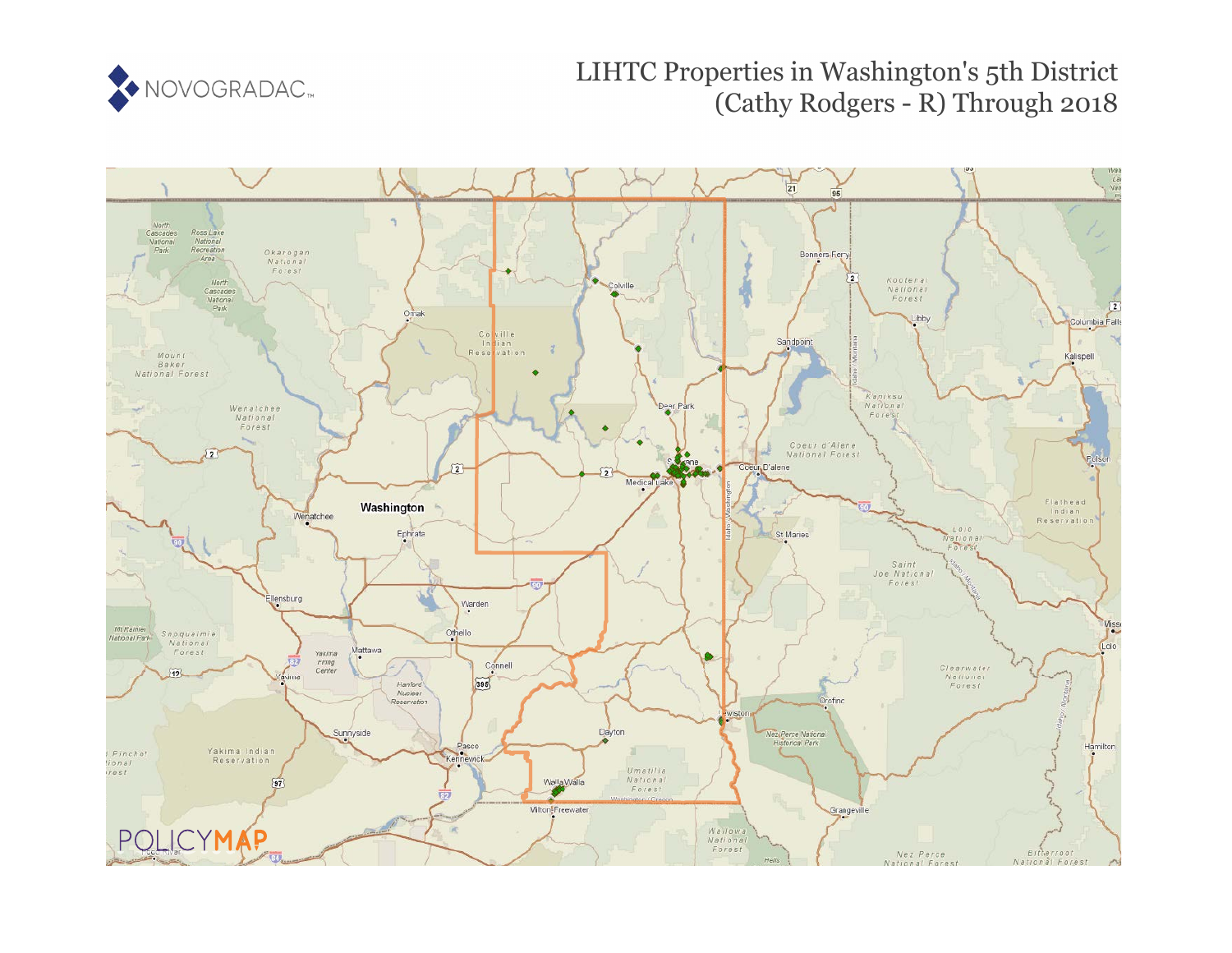| <b>Project Name</b>                                   | <b>Address</b>                | City               | <b>State</b> | <b>Zip Code</b> | Nonprofit<br><b>Sponsor</b> | <b>Allocation</b><br>Year | <b>Annual</b><br><b>Allocated</b><br><b>Amount</b> | <b>Year Placed</b><br>in Service | <b>Construction Type</b> | <b>Total</b><br><b>Units</b> | Low<br><b>Income</b><br><b>Units</b> | <b>Rent or</b><br>Income<br><b>Ceiling</b> | <b>Credit</b><br><b>Percentage</b>         | Tax-<br><b>Exempt</b><br><b>Bond</b> | <b>HUD Multi-Family</b><br><b>Financing/Rental</b><br><b>Assistance</b> |
|-------------------------------------------------------|-------------------------------|--------------------|--------------|-----------------|-----------------------------|---------------------------|----------------------------------------------------|----------------------------------|--------------------------|------------------------------|--------------------------------------|--------------------------------------------|--------------------------------------------|--------------------------------------|-------------------------------------------------------------------------|
| 6401 SHERWOOD ADDITION RD                             | 6401 SHERWOOD<br>ADDITION RD  | <b>WELLPINIT</b>   | WA           |                 |                             | Insufficient<br>Data      | $\$0$                                              | Insufficient<br>Data             | Not Indicated            | $35\,$                       | $\mathbf 0$                          |                                            | Not Indicated                              |                                      |                                                                         |
| WALLA WALLA VA HOUSING                                | 77 WAINWRIGHT DR              | <b>WALLA WALLA</b> | WA           | 99362           |                             | 2013                      | ${\bf S0}$                                         | Insufficient<br>Data             | Not Indicated            | 39                           | $\bf{0}$                             |                                            | Not Indicated                              |                                      |                                                                         |
| <b>MANOR VALE</b>                                     | 10101 E MAIN AVE              | SPOKANE VALLEY WA  |              | 99206           |                             | 1987                      | $\$0$                                              | 1987                             | Existing                 | 18                           | $\overline{7}$                       |                                            | Both $30\%$ and<br>70% present No<br>value |                                      |                                                                         |
| PINERIDGE COURT II                                    | <b>40 E PINERIDGE CT</b>      | <b>SPOKANE</b>     | WA           | 99208           |                             | 1988                      | $\$0$                                              | 1989                             | <b>New Construction</b>  | 38                           | 38                                   |                                            | 70 % present<br>value                      | $_{\rm No}$                          |                                                                         |
| L AND S GREENWOOD VILLAGE 427 W WILLOW ST             |                               | <b>NEWPORT</b>     | WA           | 99156           | $\rm No$                    | 1990                      | \$11,424                                           | 1990                             | New Construction         | $\overline{7}$               | $7\phantom{.0}$                      |                                            | 70 % present<br>value                      | $_{\rm No}$                          | Yes                                                                     |
| <b>L &amp; S WILLOW GLEN</b>                          | 1600 W SEVENTH ST             | <b>NEWPORT</b>     | WA           | 99156           | $\rm No$                    | 1990                      | \$45,235                                           | 1990                             | New Construction         | 24                           | $\bf 24$                             | 60% AMGI                                   | 70 % present<br>value                      | $\rm No$                             | Yes                                                                     |
| L AND S WILLOW GLEN                                   | 1600 W. 7TH AVE               | <b>NEWPORT</b>     | WA           | 99156           | $\mathbf{N}\mathbf{o}$      | 1990                      | \$45,235                                           | 1990                             | New Construction         | 24                           | 23                                   |                                            | 70 % present<br>value                      |                                      | Yes                                                                     |
| <b>L &amp; S CEDAR CENTER</b>                         | 402 S FIFTH ST E              | CHEWELAH           | WA           | 99109           | No                          | 1990                      | \$48,029                                           | 1991                             | <b>New Construction</b>  | 24                           | 24                                   | 60% AMGI                                   | 70 % present<br>value                      | $\rm No$                             | Yes                                                                     |
| <b>L &amp; S FIR MEADOWS</b>                          | 223 W THIRD ST                | <b>DEER PARK</b>   | WA           | 99006           | No                          | 1991                      | \$34,237                                           | 1991                             | <b>New Construction</b>  | 20                           | 20                                   | 50% AMGI                                   | 70 % present<br>value                      | No                                   |                                                                         |
| L AND S CEDAR CENTER                                  | 402 5TH STREET E              | CHEWELAH           | WA           | 99109           | No                          | 1991                      | \$48,029                                           | 1991                             | New Construction         | 24                           | 23                                   |                                            | 70 % present<br>value                      |                                      | Yes                                                                     |
| <b>L AND S FIR MEADOWS</b>                            | 223 W. 3RD ST                 | <b>DEER PARK</b>   | WA           | 99006           | $\mathbf{N}\mathbf{o}$      | 1991                      | \$34,237                                           | 1991                             | New Construction         | ${\bf 20}$                   | $19\,$                               |                                            | 70 % present<br>value                      |                                      | Yes                                                                     |
| <b>BALLOU APTS</b>                                    | 4150 W FT GEORGE<br>WRIGHT DR | <b>SPOKANE</b>     | WA           | 99224           | No                          | 1992                      | ${\bf S0}$                                         | 1992                             | <b>New Construction</b>  | 72                           | 72                                   |                                            | 70 % present<br>value                      | $_{\rm No}$                          |                                                                         |
| <b>HART TERRACE</b>                                   | 3308 E. 11TH                  | <b>SPOKANE</b>     | WA           | 99202           | $\mathbf{N}\mathbf{o}$      | 1992                      | \$301,688                                          | 1992                             | <b>New Construction</b>  | 72                           | 71                                   |                                            | 70 % present<br>value                      | No                                   | No                                                                      |
| L & S CHEWELAH MEADOWS                                | 420 S FIFTH ST E              | CHEWELAH           | WA           | 99109           | No                          | 1993                      | \$19,115                                           | 1993                             | <b>New Construction</b>  | 14                           | 14                                   | 60% AMGI                                   | 70 % present<br>value                      | $_{\rm No}$                          |                                                                         |
| L AND S CHEWELAH MEADOWS 420 5TH STREET EAST CHEWELAH |                               |                    | WA           | 99109           | No                          | 1994                      | \$19,115                                           | 1993                             | <b>New Construction</b>  | 14                           | 14                                   |                                            | 70 % present<br>value                      |                                      | Yes                                                                     |

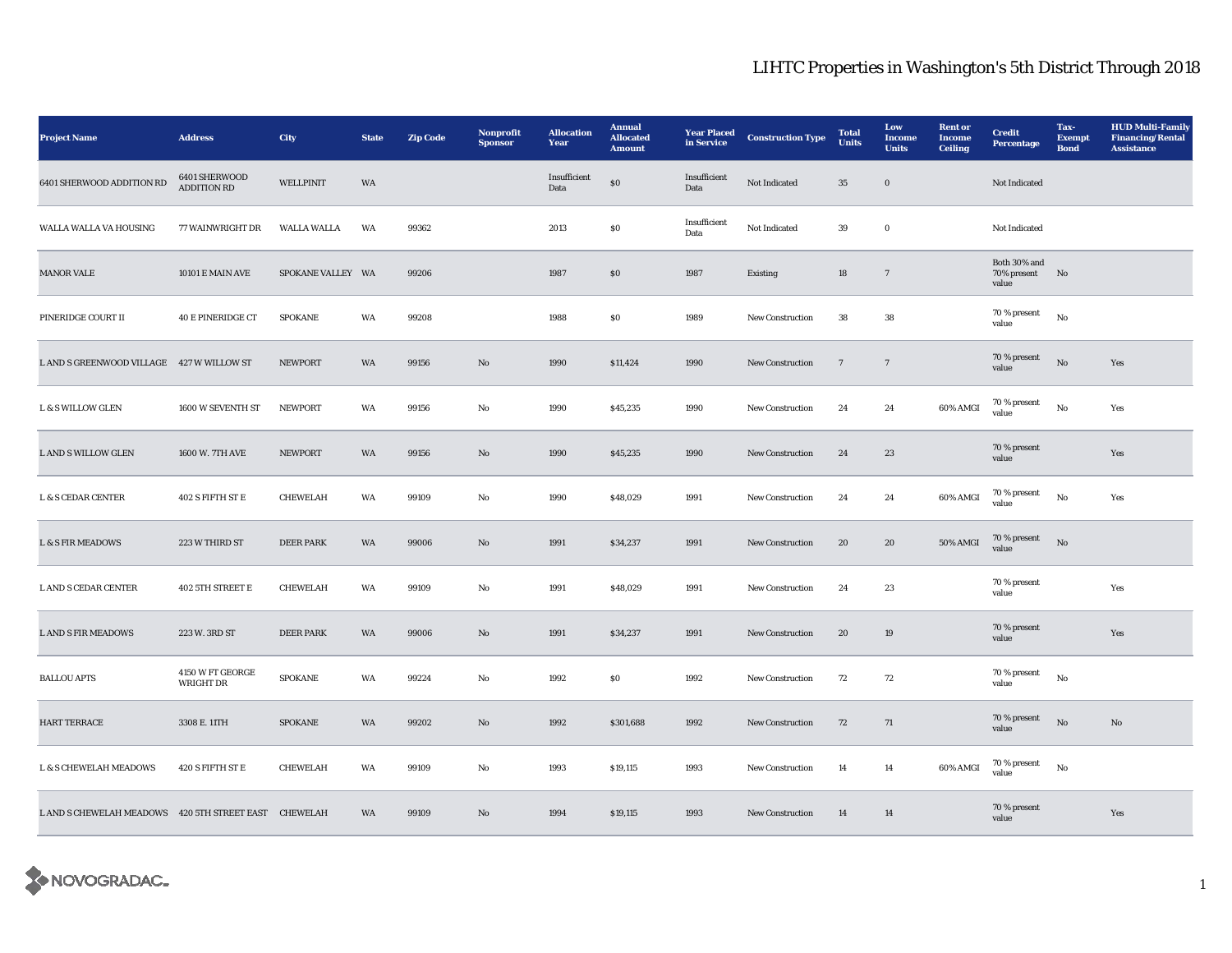| <b>Project Name</b>                     | <b>Address</b>                        | City                | <b>State</b> | <b>Zip Code</b> | Nonprofit<br><b>Sponsor</b> | <b>Allocation</b><br>Year | <b>Annual</b><br><b>Allocated</b><br><b>Amount</b> | <b>Year Placed</b><br>in Service | <b>Construction Type</b> | <b>Total</b><br><b>Units</b> | Low<br>Income<br><b>Units</b> | <b>Rent or</b><br><b>Income</b><br><b>Ceiling</b> | <b>Credit</b><br><b>Percentage</b> | Tax-<br><b>Exempt</b><br><b>Bond</b> | <b>HUD Multi-Family</b><br><b>Financing/Rental</b><br><b>Assistance</b> |
|-----------------------------------------|---------------------------------------|---------------------|--------------|-----------------|-----------------------------|---------------------------|----------------------------------------------------|----------------------------------|--------------------------|------------------------------|-------------------------------|---------------------------------------------------|------------------------------------|--------------------------------------|-------------------------------------------------------------------------|
| <b>L &amp; S THE FALLS</b>              | 550 E EIGHTH AVE                      | <b>KETTLE FALLS</b> | WA           | 99141           | No                          | 1993                      | \$26,140                                           | 1994                             | New Construction         | ${\bf 16}$                   | ${\bf 16}$                    | 60% AMGI                                          | 70 % present<br>value              | $\rm\thinspace No$                   |                                                                         |
| <b>L AND S THE FALLS</b>                | 550 EAST 8TH STREET KETTLE FALLS      |                     | WA           | 99141           | $\mathbf{No}$               | 1994                      | \$26,140                                           | 1994                             | New Construction         | 17                           | ${\bf 16}$                    |                                                   | 70 % present<br>value              |                                      | Yes                                                                     |
| NORTHCLIFF TERRACE<br><b>APARTMENTS</b> | <b>840 W CORA AVENUE</b>              | <b>SPOKANE</b>      | WA           | 99205           | No                          | 1995                      | \$259,557                                          | 1995                             | New Construction         | 87                           | 85                            |                                                   | $70\,\%$ present<br>value          | $\rm No$                             | No                                                                      |
| <b>L &amp; S THE HIGHLANDS</b>          | 542 S SUMMIT ST                       | <b>COLVILLE</b>     | WA           | 99114           | No                          | 1995                      | \$57,098                                           | 1995                             | <b>New Construction</b>  | 36                           | 36                            | 60% AMGI                                          | 70 % present<br>value              | $\rm No$                             | No                                                                      |
| L AND S THE HIGHLANDS                   | 542 S SUMMIT                          | <b>COLVILLE</b>     | WA           | 99114           | No                          | 1995                      | \$57,098                                           | 1995                             | <b>New Construction</b>  | 36                           | 35                            |                                                   | 70 % present<br>value              |                                      | Yes                                                                     |
| <b>CLARKSTON GARDENS</b>                | 1210 13TH                             | <b>CLARKSTON</b>    | WA           | 99403           | No                          | 1996                      | \$209,431                                          | 1996                             | New Construction         | 26                           | 25                            |                                                   | 70 % present<br>value              | $\rm No$                             | No                                                                      |
| PALOUSE TRACE                           | 375 N.E. TERRE VIEW,<br>BLDG. A       | PULLMAN             | WA           | 99163           | No                          | 1997                      | \$409,910                                          | 1996                             | New Construction         | 51                           | ${\bf 50}$                    |                                                   | 70 % present<br>value              | $\rm No$                             | No                                                                      |
| <b>ROSEHAVEN COTTAGES</b>               | 1423 DRUMHELLER<br><b>STREET</b>      | <b>WALLA WALLA</b>  | <b>WA</b>    | 99362           | No                          | 2006                      | \$223,600                                          | 2005                             | <b>New Construction</b>  | 25                           | 25                            |                                                   | 70 % present<br>value              | $\mathbf{No}$                        | No                                                                      |
| <b>SPRAGUE CROSSING II</b>              | 14303 E SPRAGUE AVE SPOKANE VALLEY WA |                     |              | 99216           | Yes                         | 2003                      | \$49,874                                           | 2005                             | <b>New Construction</b>  | 8                            | 8                             | 60% AMGI                                          | 70 % present<br>value              | $\rm No$                             | No                                                                      |
| <b>DEER RUN WEST</b>                    | 9728 N MORTON CT                      | <b>SPOKANE</b>      | WA           | 99218-3828      | No                          | 2006                      | \$271,187                                          | 2005                             | <b>New Construction</b>  | 108                          | 105                           |                                                   | 30 % present<br>value              | Yes                                  | No                                                                      |
| SPRAGUE CROSSING - PHASE II             | 14303 E SPRAGUE AVE SPOKANE           |                     | WA           | 99216           | Yes                         | 2005                      | \$49,724                                           | 2005                             | New Construction         | 8                            | 8                             |                                                   | 70 % present<br>value              | $\rm No$                             | No                                                                      |
| PARKSIDE AT MIRABEAU                    | 2820 NORTH CHERRY<br><b>STREET</b>    | SPOKANE VALLEY WA   |              | 99216-5001      | Yes                         | 2007                      | \$738,425                                          | 2006                             | <b>New Construction</b>  | 288                          | 287                           |                                                   | 30 % present<br>value              | Yes                                  | No                                                                      |
| <b>AIRWAY POINTE</b>                    | 13513 WEST SIXTH<br><b>AVENUE</b>     | AIRWAY HEIGHTS WA   |              | 99001           | No                          | 2007                      | \$327,707                                          | 2006                             | New Construction         | 51                           | 50                            |                                                   | 70 % present<br>value              | No                                   | No                                                                      |
| TERRE VIEW APARTMENTS                   | 555 NE TERRE VIEW DR PULLMAN          |                     | WA           | 99163           | No                          | 2006                      | \$330,519                                          | 2006                             | <b>New Construction</b>  | 26                           | 25                            | 60% AMGI                                          | 70 % present<br>value              | $_{\rm No}$                          | No                                                                      |
| <b>CASAS SALVADAS</b>                   | 704 S SHERMAN                         | <b>SPOKANE</b>      | WA           | 99202           | Yes                         | 1998                      | \$111,341                                          | 1997                             | <b>New Construction</b>  | 25                           | $\bf 25$                      |                                                   | 70 % present<br>value              | No                                   | No                                                                      |

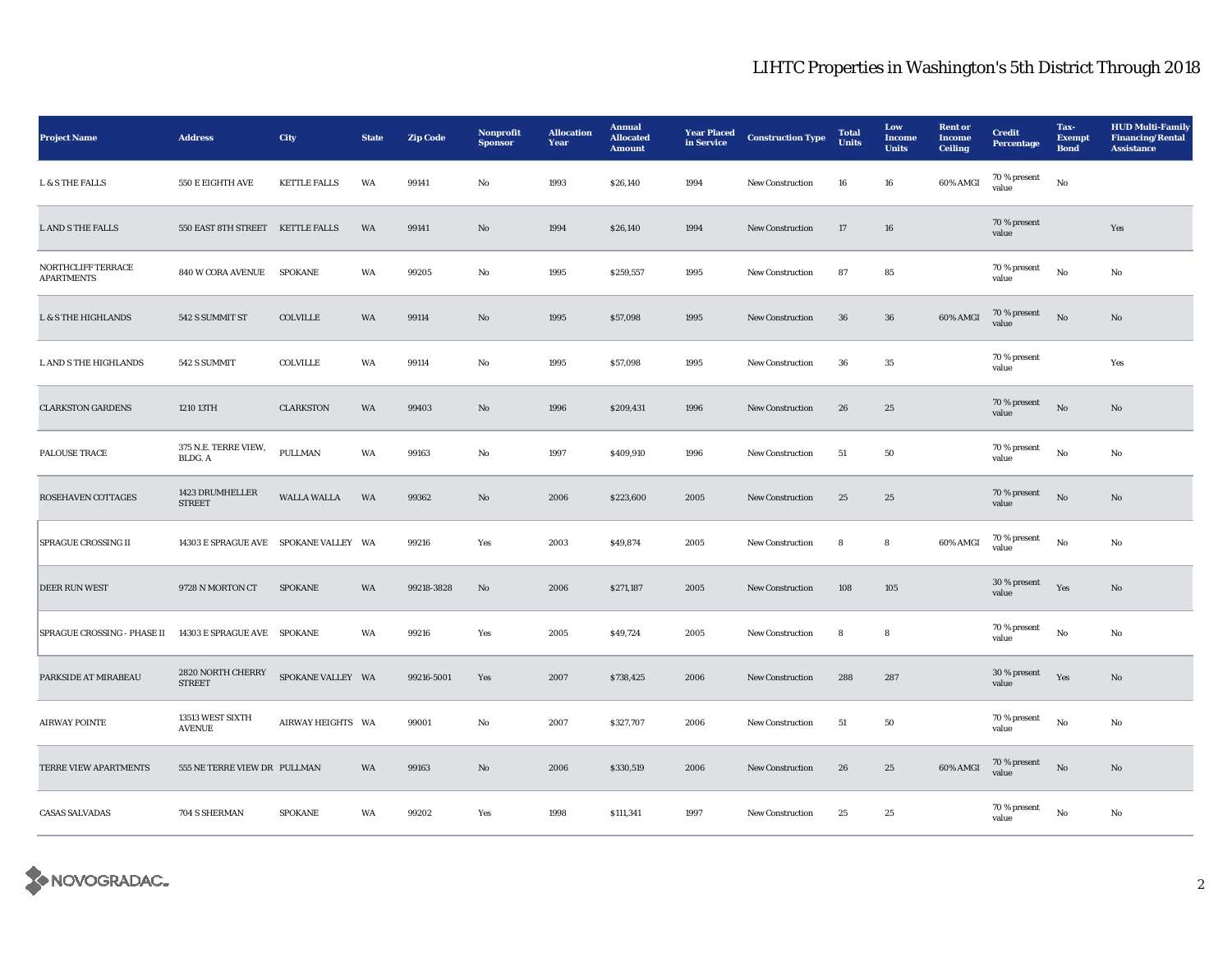| <b>Project Name</b>                           | <b>Address</b>                                    | City                 | <b>State</b> | <b>Zip Code</b> | Nonprofit<br><b>Sponsor</b> | <b>Allocation</b><br>Year | <b>Annual</b><br><b>Allocated</b><br><b>Amount</b> | <b>Year Placed</b><br>in Service | <b>Construction Type</b> | <b>Total</b><br><b>Units</b> | Low<br><b>Income</b><br><b>Units</b> | <b>Rent or</b><br>Income<br><b>Ceiling</b> | <b>Credit</b><br><b>Percentage</b> | Tax-<br><b>Exempt</b><br><b>Bond</b> | <b>HUD Multi-Family</b><br><b>Financing/Rental</b><br><b>Assistance</b> |
|-----------------------------------------------|---------------------------------------------------|----------------------|--------------|-----------------|-----------------------------|---------------------------|----------------------------------------------------|----------------------------------|--------------------------|------------------------------|--------------------------------------|--------------------------------------------|------------------------------------|--------------------------------------|-------------------------------------------------------------------------|
| CATHERINE JOHNSON COURT                       | 6321 E. 4TH AVENUE                                | SPOKANE VALLEY WA    |              | 99212-4508      | Yes                         | 1997                      | \$216,000                                          | 1997                             | <b>New Construction</b>  | 36                           | 35                                   |                                            | $70$ % present<br>value            | $\rm No$                             | No                                                                      |
| EAGLEPOINTE APARTMENTS                        | 2718 NORTH BOWDISH SPOKANE VALLEY WA<br><b>RD</b> |                      |              | 99206-4799      | No                          | 1998                      | \$298,455                                          | 1997                             | New Construction         | 140                          | 139                                  |                                            | $30\,\%$ present<br>value          | Yes                                  | No                                                                      |
| HERITAGE HEIGHTS APARTMENT 3818 NORTH COOK    |                                                   | <b>SPOKANE</b>       | WA           | 99207           | No                          | 1997                      | \$340,758                                          | 1997                             | <b>New Construction</b>  | 62                           | 61                                   | 60% AMGI                                   | 70 % present<br>value              | No                                   | No                                                                      |
| <b>OUTLOOK, THE</b>                           | 620 NE KAMIAKEN ST. PULLMAN                       |                      | WA           | 99163           | No                          | 1997                      | \$359,311                                          | 1997                             | <b>New Construction</b>  | 51                           | 50                                   |                                            | 70 % present<br>value              | $_{\rm No}$                          | No                                                                      |
| WESTFALL VILLAGE APARTMENTS 3724 NORTH COOK   |                                                   | <b>SPOKANE</b>       | WA           | 99207           | $\mathbf{N}\mathbf{o}$      | 1997                      | \$646,773                                          | 1997                             | New Construction         | 110                          | 108                                  | 60% AMGI                                   | 70 % present<br>value              | $\rm No$                             | $\mathbf{N}\mathbf{o}$                                                  |
| WILBUR MANOR APARTMENTS                       | <b>135 WILBUR AVENUE</b><br>SOUTH                 | <b>WALLA WALLA</b>   | WA           | 99362-2485      | No                          | 1997                      | \$83,044                                           | 1997                             | Acquisition and Rehab 38 |                              | 37                                   |                                            | 30 % present<br>value              | $\rm\thinspace No$                   | $\rm No$                                                                |
| NORTHWOOD MANOR                               | 1590 NE NORTHWOOD<br><b>DRIVE</b>                 | PULLMAN              | WA           | 99163           | $\mathbf{N}\mathbf{o}$      | 1998                      | \$396,495                                          | 1998                             | New Construction         | 51                           | 50                                   |                                            | 70 % present<br>value              | $_{\rm No}$                          | No                                                                      |
| WASHINGTON SCHOOL APARTME 517 CAYUSE STREET   |                                                   | <b>WALLA WALLA</b>   | WA           | 99362           | No                          | 1998                      | \$143,579                                          | 1998                             | New Construction         | 24                           | 24                                   | 60% AMGI                                   | 70 % present<br>value              | No                                   | No                                                                      |
| <b>CLARKSTON MANOR</b>                        | 1411 FAIR STREET                                  | <b>CLARKSTON</b>     | WA           | 99403           | $\mathbf{N}\mathbf{o}$      | 1998                      | \$106,700                                          | 1998                             | <b>New Construction</b>  | $12\,$                       | $11\,$                               |                                            | 70 % present<br>value              | $\mathbf{N}\mathbf{o}$               | No                                                                      |
| FAIR STREET APARTMENTS                        | 1411 FAIR STREET                                  | <b>CLARKSTON</b>     | WA           | 99403           | No                          | 1998                      | \$229,555                                          | 1998                             | New Construction         | 26                           | $\bf 25$                             |                                            | 70 % present<br>value              | No                                   | No                                                                      |
| <b>CENTRAL COLVILLE</b><br><b>APARTMENTS</b>  | 630 SOUTH ELM                                     | COLVILLE             | WA           | 99114-2644      | Yes                         | 1999                      | \$158,934                                          | 1999                             | New Construction         | 26                           | $25\,$                               |                                            | 70 % present<br>value              | $\rm No$                             | No                                                                      |
| <b>CLARE HOUSE INDEPENDENT</b><br><b>APTS</b> | 4827 S PALOUSE HWY                                | <b>SPOKANE</b>       | WA           | 99223           | Yes                         | 1998                      | \$162,929                                          | 1999                             | <b>New Construction</b>  | 124                          | 93                                   | 60% AMGI                                   | 30 % present<br>value              | Yes                                  |                                                                         |
| <b>COTTONWOOD GLEN</b>                        | 1371 FAIR STREET                                  | <b>CLARKSTON</b>     | WA           | 99403-2376      | $\mathbf{N}\mathbf{o}$      | 1999                      | \$198,900                                          | 1999                             | New Construction         | 20                           | 19                                   |                                            | 70 % present<br>value              | No                                   | No                                                                      |
| <b>CREEKSIDE COTTAGES</b>                     | 1297 CREEKSIDE                                    | <b>COLLEGE PLACE</b> | WA           | 99324           | No                          | 2000                      | \$149,934                                          | 2000                             | <b>New Construction</b>  | 25                           | 25                                   | 60% AMGI                                   | 70 % present<br>value              | No                                   | No                                                                      |
| <b>KNOBLOCK APARTMENTS</b>                    | 700 S 5TH STREET                                  | <b>DAYTON</b>        | <b>WA</b>    | 99328           | No                          | 2001                      | \$263,125                                          | 2000                             | <b>New Construction</b>  | 26                           | 25                                   |                                            | 70 % present<br>value              | No                                   | No                                                                      |

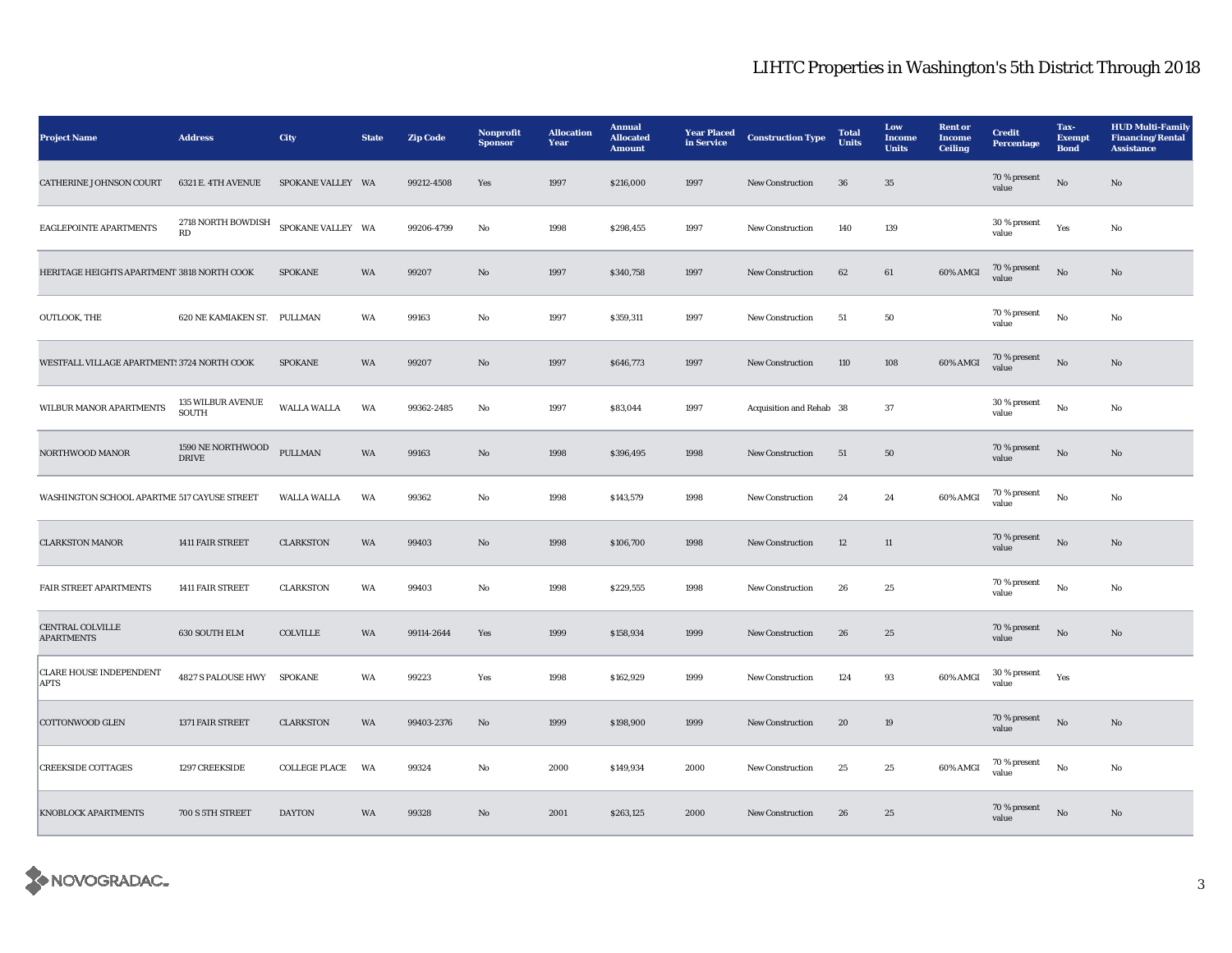| <b>Project Name</b>            | <b>Address</b>                      | City                | <b>State</b> | <b>Zip Code</b> | Nonprofit<br><b>Sponsor</b> | <b>Allocation</b><br>Year | <b>Annual</b><br><b>Allocated</b><br><b>Amount</b> | <b>Year Placed</b><br>in Service | <b>Construction Type</b> | <b>Total</b><br>Units | Low<br><b>Income</b><br><b>Units</b> | <b>Rent or</b><br><b>Income</b><br><b>Ceiling</b> | <b>Credit</b><br>Percentage | Tax-<br>Exempt<br><b>Bond</b> | <b>HUD Multi-Family</b><br><b>Financing/Rental</b><br><b>Assistance</b> |
|--------------------------------|-------------------------------------|---------------------|--------------|-----------------|-----------------------------|---------------------------|----------------------------------------------------|----------------------------------|--------------------------|-----------------------|--------------------------------------|---------------------------------------------------|-----------------------------|-------------------------------|-------------------------------------------------------------------------|
| <b>VILLAGE APARTMENTS</b>      | 9717 EAST SIXTH<br><b>AVENUE</b>    | SPOKANE VALLEY WA   |              | 99206-3593      | Yes                         | 2000                      | \$271,036                                          | 2000                             | New Construction         | 37                    | 36                                   |                                                   | 70 % present<br>value       | No                            | No                                                                      |
| <b>AIRWAY POINTE SENIORS</b>   | 13520 6TH AVE                       | AIRWAY HEIGHTS WA   |              | 99001           | $\mathbf{N}\mathbf{o}$      | 2008                      | \$345,000                                          | 2007                             | <b>New Construction</b>  | $51\,$                | 50                                   |                                                   | 70 % present<br>value       | $\mathbf{N}\mathbf{o}$        | No                                                                      |
| <b>FOREST CREEK APARTMENTS</b> | 13110 N ADDISON ST                  | <b>SPOKANE</b>      | WA           | 99208           | Yes                         | 2008                      | \$800,307                                          | 2007                             | <b>New Construction</b>  | 252                   | 248                                  |                                                   | 30 % present<br>value       | Yes                           | No                                                                      |
| <b>VINTAGE AT SPOKANE</b>      | <b>43 EAST WEILE AVE</b>            | <b>SPOKANE</b>      | WA           | 99217-6537      | Yes                         | 2008                      | \$927,163                                          | 2008                             | New Construction         | 287                   | 280                                  |                                                   | 30 % present<br>value       | Yes                           | $\mathbf{No}$                                                           |
| <b>CORNERSTONE COURTYARD</b>   | <b>151 SOUTH ADAMS ST</b>           | <b>SPOKANE</b>      | WA           | 99201           | No                          | 2008                      | \$760,200                                          | 2008                             | <b>New Construction</b>  | 50                    | 49                                   |                                                   | 70 % present<br>value       | No                            | No                                                                      |
| <b>COTTONWOOD SPRINGS I</b>    | 516 ROSS ST                         | <b>DAVENPORT</b>    | WA           | 99122           | Yes                         | 2008                      | \$44,456                                           | 2008                             | Acquisition and Rehab 15 |                       | 15                                   |                                                   | 70 % present<br>value       | $_{\rm No}$                   | Yes                                                                     |
| FIRST LIBERTY APARTMENTS       | 25000 EAST<br><b>HAWKSTONE LOOP</b> | <b>LIBERTY LAKE</b> | WA           | 99019-5007      | No                          | 2009                      | \$254,135                                          | 2008                             | <b>New Construction</b>  | 75                    | 74                                   |                                                   | 30 % present<br>value       | Yes                           | No                                                                      |
| PARKVIEW APARTMENTS            | 1413 EAST 7TH AVE                   | <b>SPOKANE</b>      | WA           | 99202-5502      | Yes                         | 2009                      | \$138,728                                          | 2008                             | Acquisition and Rehab 63 |                       | 62                                   |                                                   | 30 % present<br>value       | Yes                           | Yes                                                                     |
| <b>BEL FRANKLIN APTS</b>       | 225 N DIVISION ST                   | <b>SPOKANE</b>      | WA           | 99201           | Yes                         | 2009                      | \$520,673                                          | 2009                             | Acquisition and Rehab 36 |                       | 35                                   |                                                   | 70 % present<br>value       | No                            | Yes                                                                     |
| <b>GALBRAITH GARDENS</b>       | <b>343 CATHERINE ST</b>             | <b>WALLA WALLA</b>  | <b>WA</b>    | 99362-3042      | No                          | 2009                      | \$147,647                                          | 2009                             | Acquisition and Rehab 34 |                       | 33                                   |                                                   | 30 % present<br>value       | No                            | No                                                                      |
| PARKVIEW APTS (SPOKANE)        | 1413 E SEVENTH AVE                  | <b>SPOKANE</b>      | WA           | 99202           | Yes                         | 2008                      | \$138,728                                          | 2009                             | Acquisition and Rehab 63 |                       | 63                                   | 60% AMGI                                          | 30 % present<br>value       | Yes                           | Yes                                                                     |
| <b>WALNUT CORNERS</b>          | 1423 WEST BROADWAY SPOKANE          |                     | WA           | 99201           | Yes                         | 2010                      | \$713,703                                          | 2009                             | New Construction         | 47                    | 46                                   |                                                   | <b>TCEP</b> only            | $\mathbf{No}$                 | Yes                                                                     |
| <b>LILAC TERRACE</b>           | 7015 N WISCOMB ST                   | <b>SPOKANE</b>      | WA           | 99208-5429      | Yes                         | 2010                      | \$254,262                                          | 2009                             | New Construction         | 50                    | 50                                   |                                                   | $30$ % present<br>value     | Yes                           | Yes                                                                     |
| <b>TALON HILLS SENIORS</b>     | 24950 HAWKSTONE<br><b>LOOP</b>      | LIBERTY LAKE        | WA           | 99019-5007      | $\rm No$                    | 2010                      | \$198,007                                          | 2009                             | <b>New Construction</b>  | 60                    | 59                                   |                                                   | 30 % present<br>value       | Yes                           | $\mathbf{N}\mathbf{o}$                                                  |
| PEARL ON ADAMS                 | 173 S ADAMS ST                      | <b>SPOKANE</b>      | WA           | 99201           | No                          | 2010                      | \$605,559                                          | 2009                             | Acquisition and Rehab 35 |                       | 35                                   |                                                   | 70 % present<br>value       | No                            | No                                                                      |

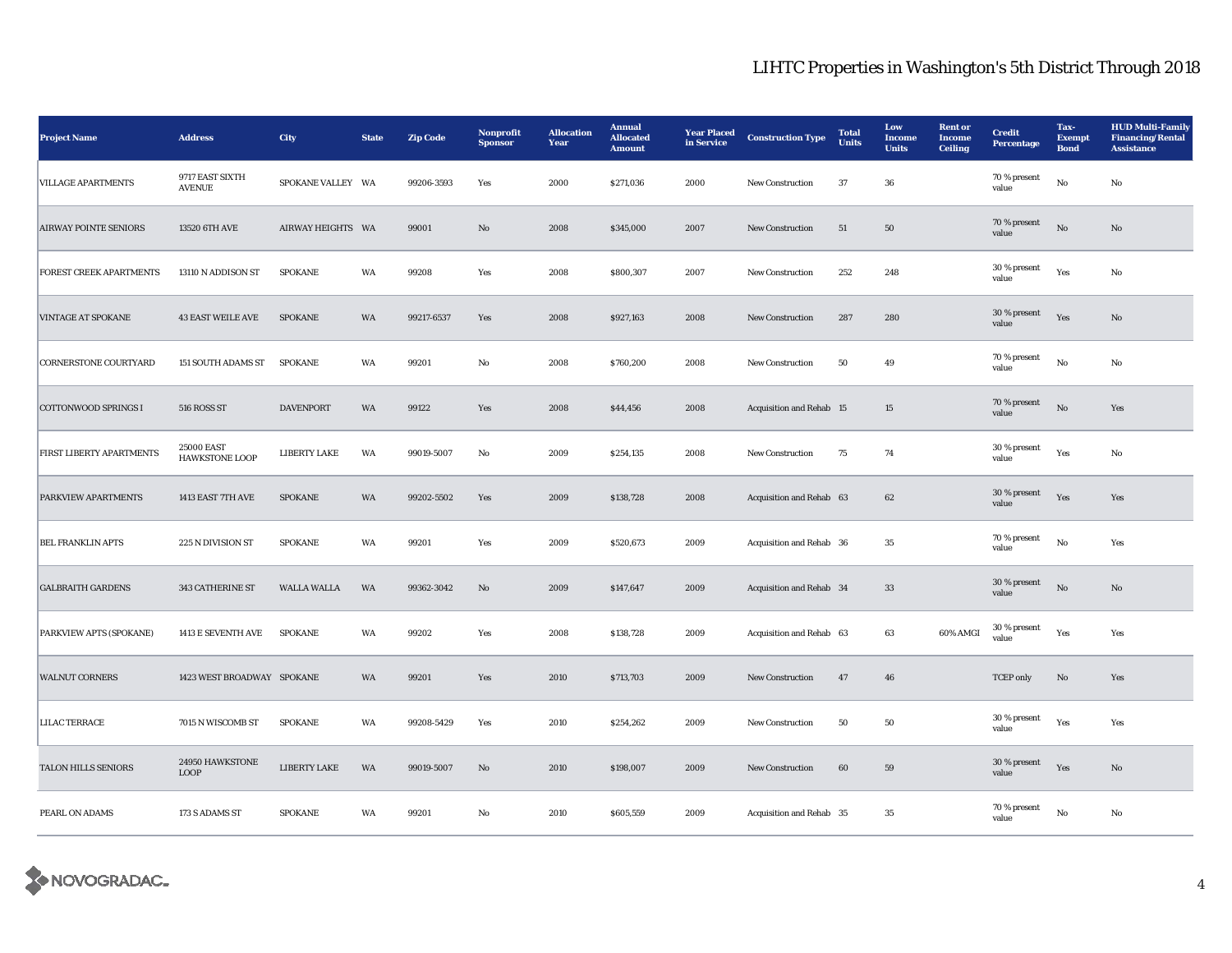| <b>Project Name</b>                          | <b>Address</b>                                | City               | <b>State</b> | <b>Zip Code</b> | Nonprofit<br><b>Sponsor</b> | <b>Allocation</b><br>Year | <b>Annual</b><br><b>Allocated</b><br><b>Amount</b> | <b>Year Placed</b><br>in Service | <b>Construction Type</b>  | <b>Total</b><br><b>Units</b> | Low<br>Income<br><b>Units</b> | <b>Rent or</b><br>Income<br><b>Ceiling</b> | <b>Credit</b><br><b>Percentage</b> | Tax-<br><b>Exempt</b><br><b>Bond</b> | <b>HUD Multi-Family</b><br><b>Financing/Rental</b><br><b>Assistance</b> |
|----------------------------------------------|-----------------------------------------------|--------------------|--------------|-----------------|-----------------------------|---------------------------|----------------------------------------------------|----------------------------------|---------------------------|------------------------------|-------------------------------|--------------------------------------------|------------------------------------|--------------------------------------|-------------------------------------------------------------------------|
| <b>WOODRUFF HEIGHTS PHASE I</b>              | 9815 E SIXTH AVE                              | SPOKANE VALLEY WA  |              | 99206           | Yes                         | 1999                      | \$150,000                                          | 2000                             | New Construction          | 26                           | ${\bf 26}$                    | 60% AMGI                                   | 70 % present<br>value              | $\rm \bf No$                         | $\rm No$                                                                |
| WOODRUFF HEIGHTS PHASE I                     | 9815 E 6TH AVE                                | <b>SPOKANE</b>     | WA           | 99206           | Yes                         | 2000                      | \$150,000                                          | 2000                             | New Construction          | ${\bf 26}$                   | $\bf 25$                      |                                            | 70 % present<br>value              |                                      | $\rm No$                                                                |
| <b>FRONTIER SPRINGS</b><br><b>APARTMENTS</b> | 11 NORTHSTAR LANE                             | REPUBLIC           | WA           | 99166           | $\rm No$                    | 2001                      | \$48,386                                           | 2001                             | New Construction          | 14                           | $13\,$                        |                                            | 70 % present<br>value              | $\rm \bf No$                         | Yes                                                                     |
| <b>HIDDEN PINES</b>                          | 9817 EAST 6TH AVENUE SPOKANE VALLEY WA        |                    |              | 99206-3602      | Yes                         | 2001                      | \$150,000                                          | 2001                             | New Construction          | 26                           | 25                            |                                            | 70 % present<br>value              | $_{\rm No}$                          | $\rm No$                                                                |
| <b>SOUTH HILL COMMONS</b>                    | 3141 EAST 37TH<br><b>AVENUE</b>               | <b>SPOKANE</b>     | WA           | 99223-4557      | No                          | 2001                      | \$68,906                                           | 2001                             | Acquisition and Rehab 58  |                              | $57\,$                        |                                            | 30 % present<br>value              | Yes                                  | No                                                                      |
| BROOKSTONE/BROOKSIDE                         | 504 N MCDONALD                                | SPOKANE VALLEY WA  |              | 99216-0980      | No                          | 2002                      | \$394,824                                          | 2002                             | New Construction          | 82                           | 80                            |                                            | 70 % present<br>value              | $_{\rm No}$                          | Yes                                                                     |
| EAST VALLEY SENIOR HOUSING                   | 16010 EAST VALLEY<br>WAY                      | SPOKANE VALLEY WA  |              | 99037-8937      | Yes                         | 2003                      | \$260,151                                          | 2002                             | New Construction          | 50                           | 49                            |                                            | 70 % present<br>value              | $\rm\thinspace No$                   | No                                                                      |
| <b>SPRAGUE CROSSING</b>                      | 14303 E SPRAGUE<br><b>AVENUE</b>              | SPOKANE VALLEY WA  |              | 99216-3171      | Yes                         | 2003                      | \$131,905                                          | 2002                             | New Construction          | $25\,$                       | 25                            |                                            | $70\,\%$ present<br>value          | No                                   | No                                                                      |
| EL ESTERO APARTMENTS                         | 2303 E UPRIVER DRIVE SPOKANE                  |                    | WA           | 99202           | Yes                         | 2004                      | \$397,604                                          | 2002                             | Acquisition and Rehab 123 |                              | 121                           |                                            | 70 % present<br>value              | $_{\rm No}$                          | $\rm No$                                                                |
| DEER RUN AT NORTHPOINTE                      | 1225 EAST WESTVIEW<br>COURT                   | <b>SPOKANE</b>     | WA           | 99218-3819      | $\rm No$                    | 2003                      | \$227,367                                          | 2003                             | New Construction          | 114                          | 112                           |                                            | 30 % present<br>value              | Yes                                  | No                                                                      |
| HIDDEN HILLS (SPOKANE)                       | 5008 E BUCKEYE AVE                            | <b>SPOKANE</b>     | WA           | 99217           | Yes                         | 2001                      | \$450,000                                          | 2003                             | New Construction          | 50                           | 50                            | 60% AMGI                                   | 30 % present<br>value              | $\rm \bf No$                         |                                                                         |
| <b>RIVERWALK POINT I</b>                     | 5008 E BUCKEYE                                | <b>SPOKANE</b>     | WA           | 99217           | Yes                         | 2003                      | \$450,000                                          | 2003                             | New Construction          | $52\,$                       | ${\bf 50}$                    |                                            | 70 % present<br>value              | $_{\rm No}$                          | No                                                                      |
| TSCHIRLEY CROSSING                           | 111 SOUTH TSCHIRLEY<br>$\mathbf{R}\mathbf{D}$ | <b>GREEN ACRES</b> | WA           | 99016-9342      | Yes                         | 2003                      | \$81,987                                           | 2003                             | New Construction          | ${\bf 26}$                   | $25\,$                        |                                            | 70 % present<br>value              | $\rm No$                             | $\mathbf{N}\mathbf{o}$                                                  |
| <b>RIVERWALK POINT II</b>                    | 4912 E. BUCKEYE                               | <b>SPOKANE</b>     | WA           | 99217           | Yes                         | 2009                      | \$598,000                                          | 2009                             | New Construction          | 51                           | 50                            |                                            | 70 % present<br>value              | $\rm No$                             | No                                                                      |
| <b>VALLE LINDO ONE</b>                       | <b>165 LABOR CAMP RD</b>                      | <b>WALLA WALLA</b> | WA           | 99362           | $\rm No$                    | 2011                      | \$1,141,955                                        | 2011                             | <b>New Construction</b>   | 60                           | ${\bf 59}$                    |                                            | 70 % present<br>value              | $\rm No$                             | $\mathbf{N}\mathbf{o}$                                                  |

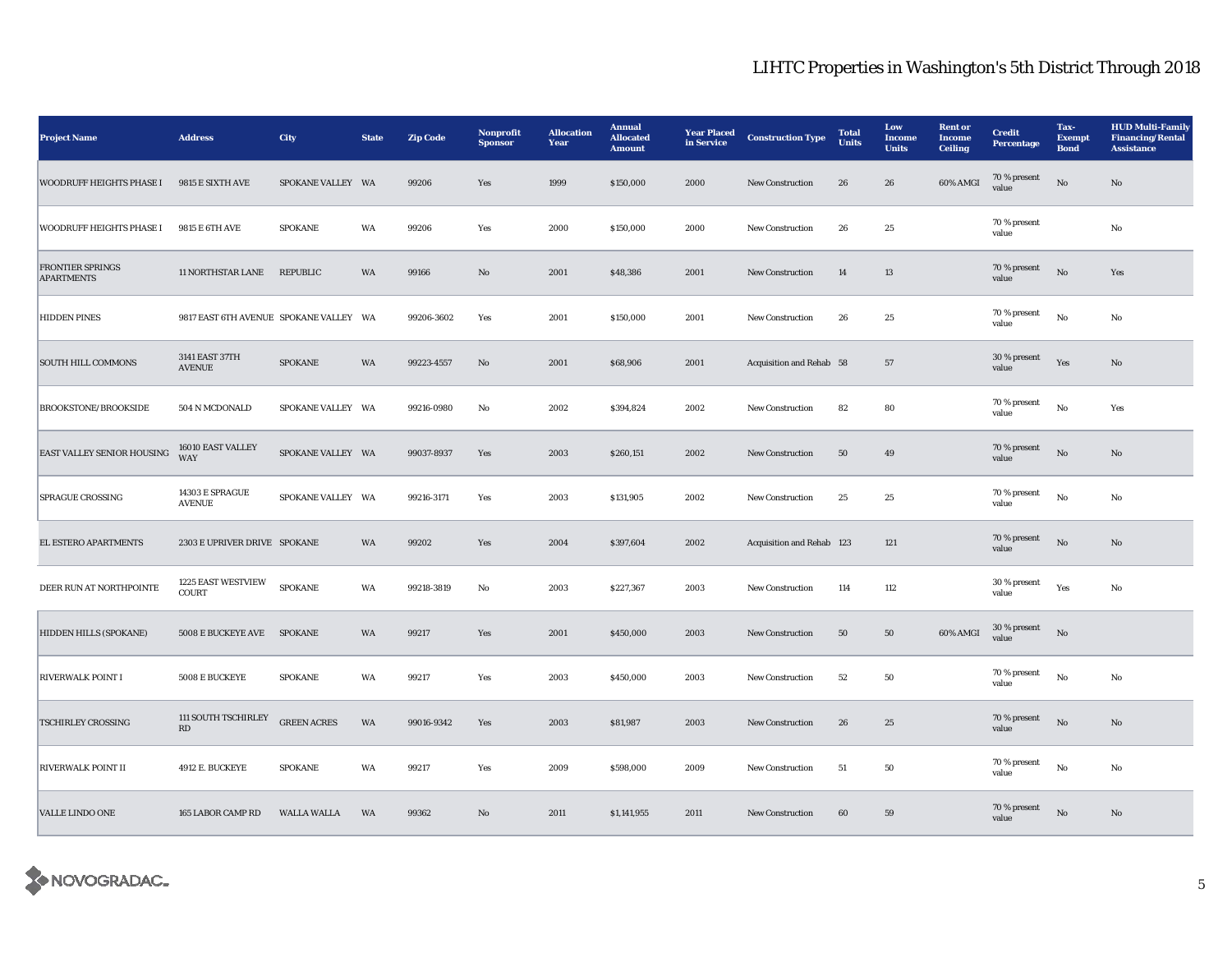| <b>Project Name</b>                            | <b>Address</b>                               | City                | <b>State</b> | <b>Zip Code</b> | Nonprofit<br><b>Sponsor</b> | <b>Allocation</b><br>Year | <b>Annual</b><br><b>Allocated</b><br><b>Amount</b> | <b>Year Placed</b><br>in Service | <b>Construction Type</b> | <b>Total</b><br><b>Units</b> | Low<br><b>Income</b><br><b>Units</b> | <b>Rent or</b><br><b>Income</b><br><b>Ceiling</b> | <b>Credit</b><br><b>Percentage</b> | Tax-<br><b>Exempt</b><br><b>Bond</b> | <b>HUD Multi-Family</b><br><b>Financing/Rental</b><br><b>Assistance</b> |
|------------------------------------------------|----------------------------------------------|---------------------|--------------|-----------------|-----------------------------|---------------------------|----------------------------------------------------|----------------------------------|--------------------------|------------------------------|--------------------------------------|---------------------------------------------------|------------------------------------|--------------------------------------|-------------------------------------------------------------------------|
| <b>ARROWLEAF VILLAGE</b>                       | 13526 WEST 6TH AVE                           | AIRWAY HEIGHTS WA   |              | 99001           | No                          | 2011                      | \$558,210                                          | 2011                             | <b>New Construction</b>  | 51                           | 50                                   |                                                   | <b>TCEP</b> only                   | No                                   | No                                                                      |
| TOMASON PLACE                                  | 685 NE TERRE VIEW DR PULLMAN                 |                     | WA           | 99163           | Yes                         | 2012                      | \$0                                                | 2011                             | <b>New Construction</b>  | 26                           | 26                                   |                                                   | Not Indicated No                   |                                      | No                                                                      |
| <b>COLVILLE HOMES II</b>                       | <b>6 SUGAR BOWL CUL-DE-</b> INCHELIUM<br>SAC |                     | WA           | 99138           | No                          | 2011                      | \$374,549                                          | 2011                             | <b>New Construction</b>  | 20                           | 20                                   |                                                   | 70 % present<br>value              | $\mathbf{No}$                        | No                                                                      |
| <b>COPPER HILL</b>                             | 3210 E. 44TH AVE                             | <b>SPOKANE</b>      | WA           | 99223           | No                          | 2012                      | \$615,130                                          | 2011                             | <b>New Construction</b>  | 232                          | 230                                  |                                                   | 30 % present<br>value              | Yes                                  | No                                                                      |
| AGNES KEHOE PLACE                              | 5313 NORTH REGAL ST SPOKANE                  |                     | WA           | 99217           | No                          | 2012                      | \$933,779                                          | 2012                             | <b>New Construction</b>  | 51                           | 50                                   |                                                   | 70 % present<br>value              | $_{\rm No}$                          | Yes                                                                     |
| FATHER BACH HAVEN (FKA<br><b>VALOR HAVEN)</b>  | 108 SOUTH STATE ST                           | <b>SPOKANE</b>      | WA           | 99201           | Yes                         | 2012                      | \$1,054,944                                        | 2012                             | New Construction         | 50                           | $50\,$                               | 60% AMGI                                          | 70 % present<br>value              | $\rm No$                             | $\mathbf{N}\mathbf{o}$                                                  |
| <b>WW - TOMASON PLACE II</b>                   | 755 NE TERRE VIEW DR PULLMAN                 |                     | WA           | 99163           | Yes                         | 2012                      | \$212,258                                          | 2012                             | <b>New Construction</b>  | 28                           | 27                                   |                                                   | 30 % present<br>value              | Yes                                  | No                                                                      |
| WW - 55TH AVENUE APARTMENTS 3223 EAST 55TH AVE |                                              | <b>SPOKANE</b>      | WA           | 99223           |                             | 2012                      | \$447,726                                          | 2012                             | <b>New Construction</b>  | 120                          | 119                                  |                                                   | 30 % present<br>value              | $_{\rm No}$                          | $\mathbf{N}\mathbf{o}$                                                  |
| <b>BROADWING APARTMENTS</b>                    | 25000 HAWKSTONE<br><b>LOOP</b>               | <b>LIBERTY LAKE</b> | WA           | 99019           | No                          | 2014                      | \$520,021                                          | 2013                             | <b>New Construction</b>  | 51                           | 50                                   |                                                   | 70 % present<br>value              | No                                   | No                                                                      |
| <b>CLARE VIEW SENIORS</b><br><b>APARTMENTS</b> | 3202 EAST 44TH AVE                           | <b>SPOKANE</b>      | WA           | 99223           | Yes                         | 2013                      | \$1,466,849                                        | 2013                             | New Construction         | 185                          | 183                                  |                                                   | 70 % present<br>value              | $\rm No$                             | No                                                                      |
| PIONEER PARK PLACE                             | 424 WEST 7TH AVENUE SPOKANE                  |                     | WA           | 99204           | Yes                         | 2014                      | \$422,775                                          | 2013                             | Acquisition and Rehab 29 |                              | 28                                   |                                                   | $70\,\%$ present<br>value          | $\mathbf{No}$                        | No                                                                      |
| SPOKANE TRIBAL HOMES II                        | 6433 L MOLLY COURT FRUITLAND                 |                     | WA           | 99129           | $\rm No$                    | 2013                      | \$843,956                                          | 2013                             | New Construction         | 40                           | 40                                   |                                                   | 70 % present<br>value              | $\rm No$                             | $\mathbf{N}\mathbf{o}$                                                  |
| SPOKANE TRIBAL HOMES I                         | 5095 TSHIMAKIN LOOP<br>WAY                   | <b>FORD</b>         | WA           | 99013           | No                          | 2004                      | \$292,470                                          | 2004                             | <b>New Construction</b>  | 25                           | 25                                   |                                                   | 70 % present<br>value              | $\mathbf{No}$                        | No                                                                      |
| TSCHIRLEY CROSSING                             | 111 S TSCHIRLEY RD                           | SPOKANE VALLEY WA   |              | 99016           | Yes                         | 2002                      | \$139,885                                          | 2004                             | New Construction         | 26                           | 26                                   | 60% AMGI                                          | $70\,\%$ present<br>value          | $_{\rm No}$                          | $\mathbf{N}\mathbf{o}$                                                  |
| TSCHIRLEY CROSSING PHASE II 107 S TSCHIRLEY RD |                                              | SPOKANE VALLEY WA   |              | 99016           | Yes                         | 2003                      | \$200,152                                          | 2004                             | <b>New Construction</b>  | 38                           | 38                                   | 60% AMGI                                          | 70 % present<br>value              | No                                   |                                                                         |

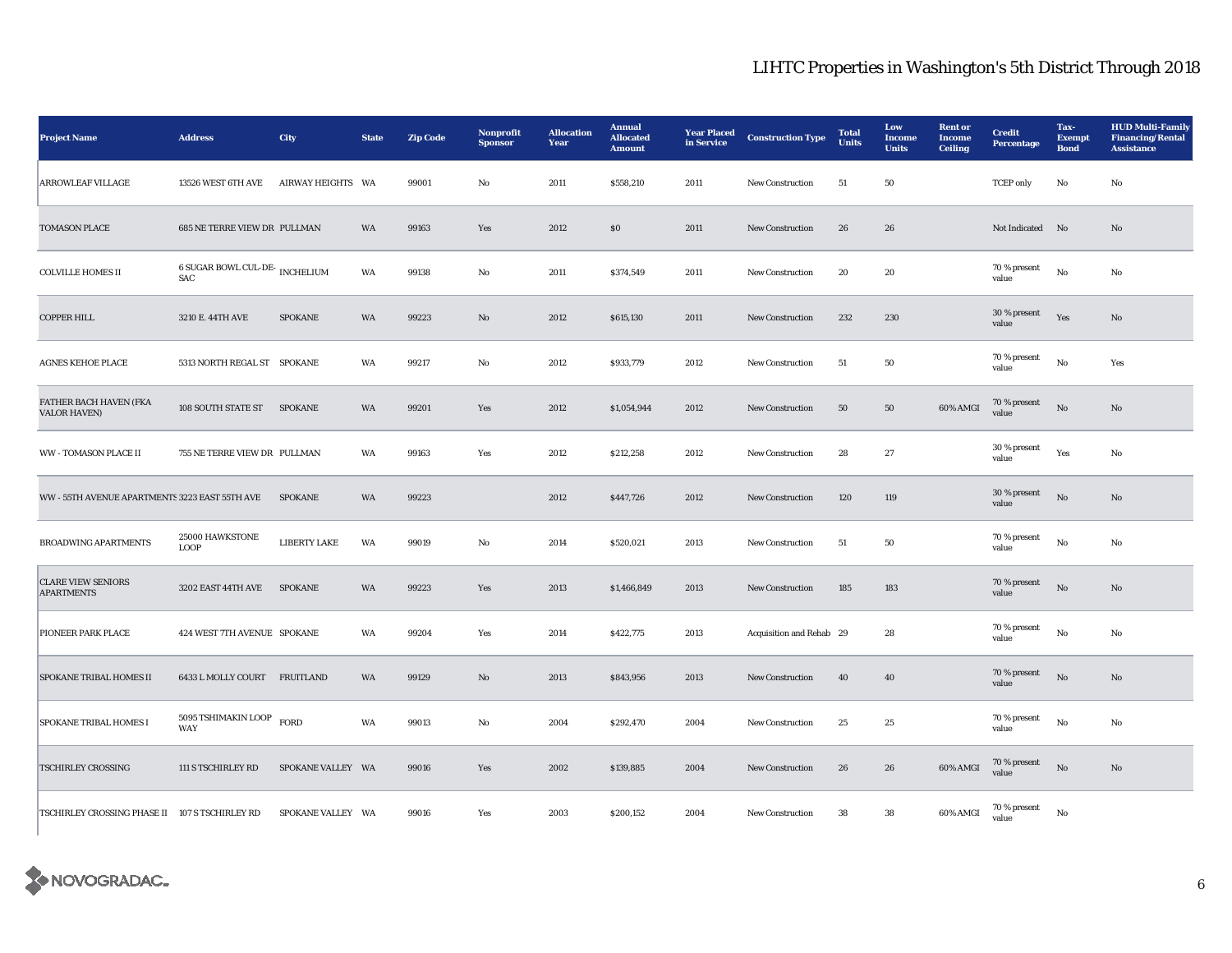| <b>Project Name</b>                                             | <b>Address</b>                    | <b>City</b>        | <b>State</b> | <b>Zip Code</b> | Nonprofit<br><b>Sponsor</b> | <b>Allocation</b><br>Year | <b>Annual</b><br><b>Allocated</b><br><b>Amount</b> | <b>Year Placed</b><br>in Service | <b>Construction Type</b>  | <b>Total</b><br><b>Units</b> | Low<br><b>Income</b><br><b>Units</b> | <b>Rent or</b><br>Income<br><b>Ceiling</b> | <b>Credit</b><br><b>Percentage</b> | Tax-<br><b>Exempt</b><br><b>Bond</b> | <b>HUD Multi-Family</b><br><b>Financing/Rental</b><br><b>Assistance</b> |
|-----------------------------------------------------------------|-----------------------------------|--------------------|--------------|-----------------|-----------------------------|---------------------------|----------------------------------------------------|----------------------------------|---------------------------|------------------------------|--------------------------------------|--------------------------------------------|------------------------------------|--------------------------------------|-------------------------------------------------------------------------|
| <b>MARJORIE TERRACE</b>                                         | 817 NORTH MAIN<br><b>STREET</b>   | <b>WALLA WALLA</b> | WA           | 99362           | $\rm No$                    | 2005                      | \$289,686                                          | 2004                             | Acquisition and Rehab 50  |                              | 49                                   |                                            | 70 % present<br>value              | $\rm\thinspace No$                   | $\rm No$                                                                |
| TSCHIRLEY CROSSING - PHASE II 107 S TSCHIRLEY RD                |                                   | <b>GREEN ACRES</b> | WA           | 99016           | Yes                         | 2004                      | \$200,152                                          | 2004                             | New Construction          | ${\bf 38}$                   | ${\bf 38}$                           |                                            | 70 % present<br>value              | $\rm No$                             | $\rm\, No$                                                              |
| <b>REGAL ARMS</b>                                               | 4102 N. REGAL STREET SPOKANE      |                    | WA           | 99207           | Yes                         | 2014                      | \$542,570                                          | 2014                             | Acquisition and Rehab 64  |                              | 64                                   |                                            | 70 % present<br>value              | $\rm No$                             | $\mathbf{No}$                                                           |
| <b>SUMMIT RIDGE APARTMENTS</b>                                  | 3307 E 55TH AVENUE                | <b>SPOKANE</b>     | WA           | 99223           | $\mathbf{No}$               | 2015                      | \$431,616                                          | 2014                             | <b>New Construction</b>   | 120                          | 119                                  |                                            | 30 % present<br>value              | Yes                                  | No                                                                      |
| APPLEWAY COURT II                                               | <b>225 S. FARR RD</b>             | SPOKANE VALLEY WA  |              | 99206           | Yes                         | 2014                      | \$124,100                                          | 2014                             | New Construction          | 24                           | 24                                   |                                            | 30 % present<br>value              | Yes                                  | $\mathbf{No}$                                                           |
| DELANEY, THE                                                    | 242 W. RIVERSIDE<br><b>AVENUE</b> | SPOKANE            | WA           | 99201           | Yes                         | 2013                      | \$610,340                                          | 2014                             | Acquisition and Rehab 83  |                              | 82                                   | 60% AMGI                                   | 70 % present<br>value              | $_{\rm No}$                          | No                                                                      |
| <b>VALLE LINDO TWO</b>                                          | 165 LABOR CAMP ROAD WALLA WALLA   |                    | <b>WA</b>    | 99362           | $\mathbf{N}\mathbf{o}$      | 2015                      | \$1,294,177                                        | 2014                             | New Construction          | 68                           | 67                                   |                                            | 70 % present<br>value              | $_{\rm No}$                          | $\mathbf{No}$                                                           |
| <b>COPPER LANDING APTS</b>                                      | 10913 W SIXTH AVE                 | AIRWAY HEIGHTS WA  |              | 99001           | No                          | 2013                      | \$954,725                                          | 2014                             | <b>New Construction</b>   | 216                          | 216                                  | 60% AMGI                                   | 30 % present<br>value              | Yes                                  | No                                                                      |
| <b>MERCER COURT</b>                                             | 7007 N. WISCOMB ST.               | <b>SPOKANE</b>     | WA           | 99206           | Yes                         | 2013                      | \$1,021,273                                        | 2014                             | Acquisition and Rehab 174 |                              | 157                                  | 60% AMGI                                   | 70 % present<br>value              | $\rm No$                             | $\mathbf{No}$                                                           |
| COPPER LANDING APARTMENTS 10913 W. 6TH AVENUE AIRWAY HEIGHTS WA |                                   |                    |              | 99001           | No                          | 2014                      | \$876,035                                          | 2014                             | New Construction          | 216                          | 214                                  |                                            | 30 % present<br>value              |                                      | No                                                                      |
| <b>LILAC PLAZA</b>                                              | 7007 N. WISCOMB ST. SPOKANE       |                    | WA           | 99206           |                             | 2015                      | \$1,021,273                                        | 2014                             | Acquisition and Rehab 174 |                              | 157                                  |                                            | 70 % present<br>value              | $_{\rm No}$                          | $\mathbf{No}$                                                           |
| PINE ROCK APARTMENTS                                            | 3211 E 55TH AVE                   | <b>SPOKANE</b>     | WA           | 99223           | No                          | 2016                      | \$1,185,499                                        | 2015                             | <b>New Construction</b>   | 120                          | 119                                  |                                            | 70 % present<br>value              |                                      | No                                                                      |
| <b>LARIAT GARDENS</b>                                           | 204 N. SPOKANE ST                 | <b>WALLA WALLA</b> | WA           | 99362           | No                          | 2015                      | \$256,352                                          | 2015                             | Acquisition and Rehab 43  |                              | 43                                   |                                            | 30 % present<br>value              | $\mathbf{N}\mathbf{o}$               | No                                                                      |
| <b>BUDER HAVEN</b>                                              | 201-213 2ND AVENUE                | <b>SPOKANE</b>     | WA           | 99201           | Yes                         | 2016                      | \$931,625                                          | 2016                             | <b>New Construction</b>   | 51                           | 50                                   |                                            | 70 % present<br>value              |                                      | No                                                                      |
| <b>CEDAR HAVEN LLLP</b>                                         | MULTIPLE                          | <b>SPOKANE</b>     | WA           | 99205           | $\mathbf{N}\mathbf{o}$      | 2016                      | \$615,395                                          | 2016                             | Acquisition and Rehab 146 |                              | 146                                  |                                            | 30 % present<br>value              |                                      | $\rm No$                                                                |

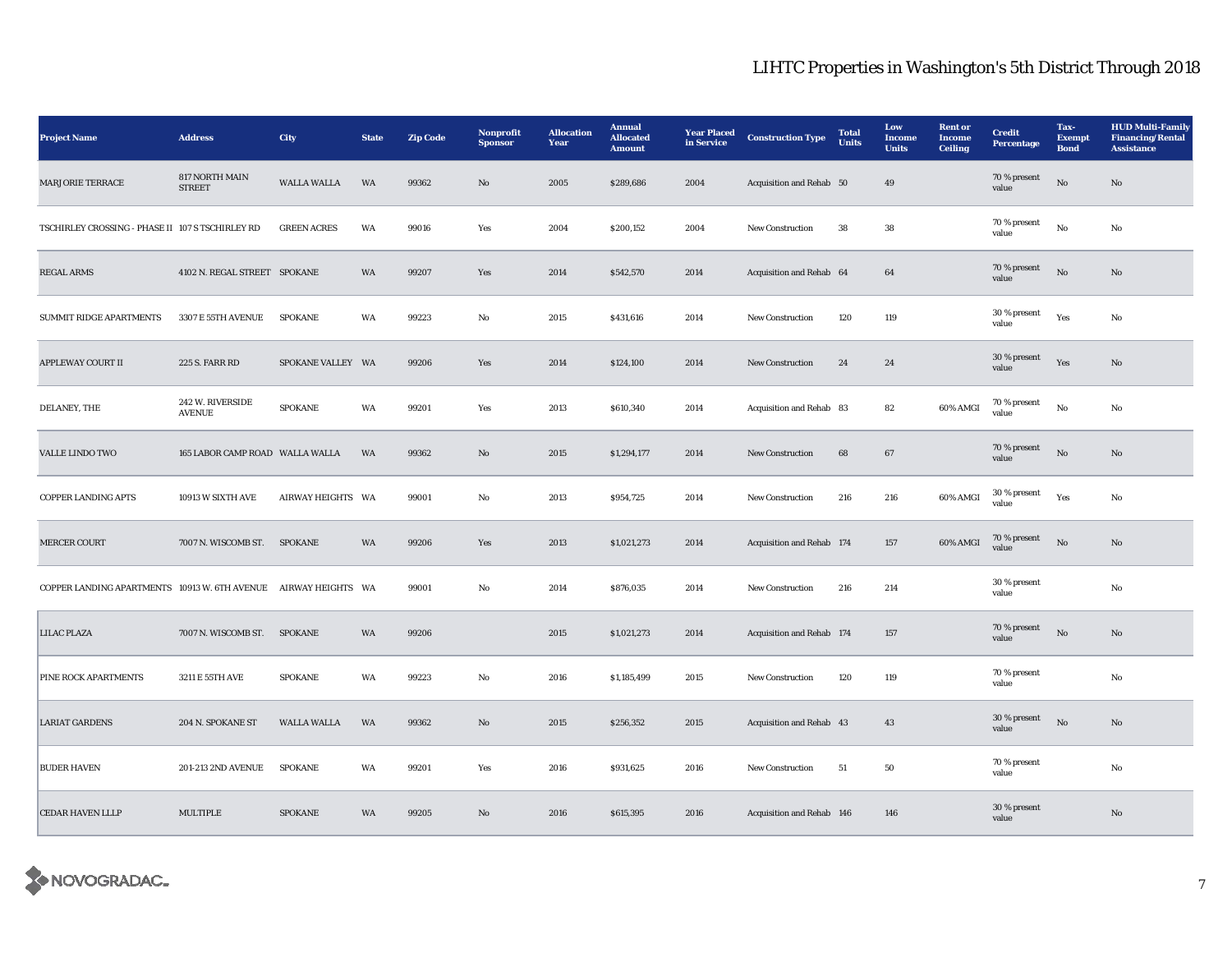| <b>Project Name</b>                                   | <b>Address</b>                                                       | City               | <b>State</b> | <b>Zip Code</b> | Nonprofit<br><b>Sponsor</b> | <b>Allocation</b><br>Year | <b>Annual</b><br><b>Allocated</b><br><b>Amount</b> | <b>Year Placed</b><br>in Service | <b>Construction Type</b> | <b>Total</b><br><b>Units</b> | Low<br><b>Income</b><br><b>Units</b> | <b>Rent</b> or<br><b>Income</b><br><b>Ceiling</b> | <b>Credit</b><br><b>Percentage</b> | Tax-<br>Exempt<br><b>Bond</b> | <b>HUD Multi-Family</b><br><b>Financing/Rental</b><br><b>Assistance</b> |
|-------------------------------------------------------|----------------------------------------------------------------------|--------------------|--------------|-----------------|-----------------------------|---------------------------|----------------------------------------------------|----------------------------------|--------------------------|------------------------------|--------------------------------------|---------------------------------------------------|------------------------------------|-------------------------------|-------------------------------------------------------------------------|
| MARILEE, THE                                          | 217-233 2ND AVENUE                                                   | <b>SPOKANE</b>     | WA           | 99201           | Yes                         | 2016                      | \$883,400                                          | 2016                             | New Construction         | 51                           | 50                                   |                                                   | 70 % present<br>value              |                               | No                                                                      |
| PALOUSE TRAILS APARTMENTS 5000 S. PALOUSE HWY SPOKANE |                                                                      |                    | WA           | 99223           | $\mathbf{N}\mathbf{o}$      | 2016                      | \$1,125,819                                        | 2016                             | New Construction         | 114                          | 113                                  |                                                   | 70 % present<br>value              |                               | No                                                                      |
| PARSONS APARTMENTS                                    | 108 S JEFFERSON<br><b>STREET</b>                                     | <b>SPOKANE</b>     | WA           | 99201           | No                          | 2016                      | \$240,950                                          | 2016                             | Acquisition and Rehab 50 |                              | 50                                   |                                                   | 30 % present<br>value              |                               | No                                                                      |
| ST. MICHAELS THE ARCHANGEL<br><b>HAVEN</b>            | 1360 PARADE LOOP                                                     | <b>WALLA WALLA</b> | WA           | 99362           | Yes                         | 2016                      | \$820,318                                          | 2016                             | <b>New Construction</b>  | 40                           | 40                                   |                                                   | 70 % present<br>value              |                               | No                                                                      |
| <b>WEST 315</b>                                       | 315 W. MISSION AVE.                                                  | <b>SPOKANE</b>     | WA           | 99201           | Yes                         | 2016                      | \$530,905                                          | 2016                             | <b>New Construction</b>  | 33                           | $32\,$                               |                                                   | 70 % present<br>value              |                               | No                                                                      |
| <b>1 SOUTH MADELIA</b>                                | <b>1 SOUTH MADELIA</b>                                               | <b>SPOKANE</b>     | WA           | 99202           | Yes                         | 2018                      | \$733,138                                          | 2017                             | <b>New Construction</b>  | 36                           | 35                                   |                                                   | 70 % present<br>value              |                               | No                                                                      |
| <b>COPPER RIVER APARTMENTS</b>                        | 2865 W. ELLIOTT                                                      | <b>SPOKANE</b>     | WA           | 99224           | Yes                         | 2018                      | \$1,291,173                                        | 2017                             | <b>New Construction</b>  | 240                          | 237                                  |                                                   | 30 % present<br>value              |                               | No                                                                      |
| <b>DONNA HANSON HAVEN</b>                             | 24 W. 2ND AVENUE                                                     | SPOKANE            | WA           | 99201           | Yes                         | 2018                      | \$1,030,056                                        | 2017                             | <b>New Construction</b>  | 51                           | 50                                   |                                                   | 70 % present<br>value              |                               | No                                                                      |
| <b>GALENA APARTMENTS</b>                              | 13500 BLOCK W. 6TH<br><b>AVENUE</b>                                  | AIRWAY HEIGHTS WA  |              | 99001           | No                          | 2018                      | \$12,164,300                                       | 2017                             | New Construction         | 75                           | 74                                   |                                                   | 70 % present<br>value              |                               | No                                                                      |
| POPE FRANCIS HAVEN                                    | 16412 SPRAGUE<br><b>AVENUE</b>                                       | SPOKANE VALLEY WA  |              | 99037           | Yes                         | 2017                      | \$858,295                                          | 2017                             | New Construction         | 52                           | 51                                   |                                                   | 70 % present<br>value              |                               | No                                                                      |
| WALLA WALLA SCATTERED SITE P SCATTERED SITE           |                                                                      | <b>WALLA WALLA</b> | WA           | 99362           | No                          | 2017                      | \$468,627                                          | 2017                             | Acquisition and Rehab 84 |                              | 84                                   |                                                   | 30 % present<br>value              |                               | No                                                                      |
| <b>BASALT RIDGE APARTMENTS</b>                        | 13600 WEST 6TH AVE. AIRWAY HEIGHTS WA                                |                    |              | 99001           |                             | 2018                      | \$13,116,740                                       | 2017                             | Not Indicated            | 240                          | 238                                  |                                                   | Not Indicated                      |                               |                                                                         |
| WWHA HOUSING SENIOR<br><b>PROPERTIES</b>              | 517 CAYUSE STREET,<br>1297 CREEKSIDE, 369<br><b>CATHERINE STREET</b> | <b>WALLA WALLA</b> | WA           | 99362           |                             | 2018                      | \$337,689                                          | 2017                             | Not Indicated            | 80                           | 80                                   |                                                   | Not Indicated                      |                               |                                                                         |
| <b>HOLY NAMES HAVEN</b>                               | 1935 N. HOLY NAMES<br>CT.                                            | <b>SPOKANE</b>     | WA           | 99224           |                             | 2018                      | \$1,430,316                                        | 2018                             | Not Indicated            | 75                           | 75                                   |                                                   | Not Indicated                      |                               |                                                                         |
| <b>RIDPATH CLUB APARTMENTS</b>                        | 515 W. SPRAGUE<br><b>AVENUE</b>                                      | <b>SPOKANE</b>     | WA           | 99201           |                             | 2019                      | \$4,450,684                                        | 2018                             | Not Indicated            | 206                          | 180                                  |                                                   | Not Indicated                      |                               |                                                                         |